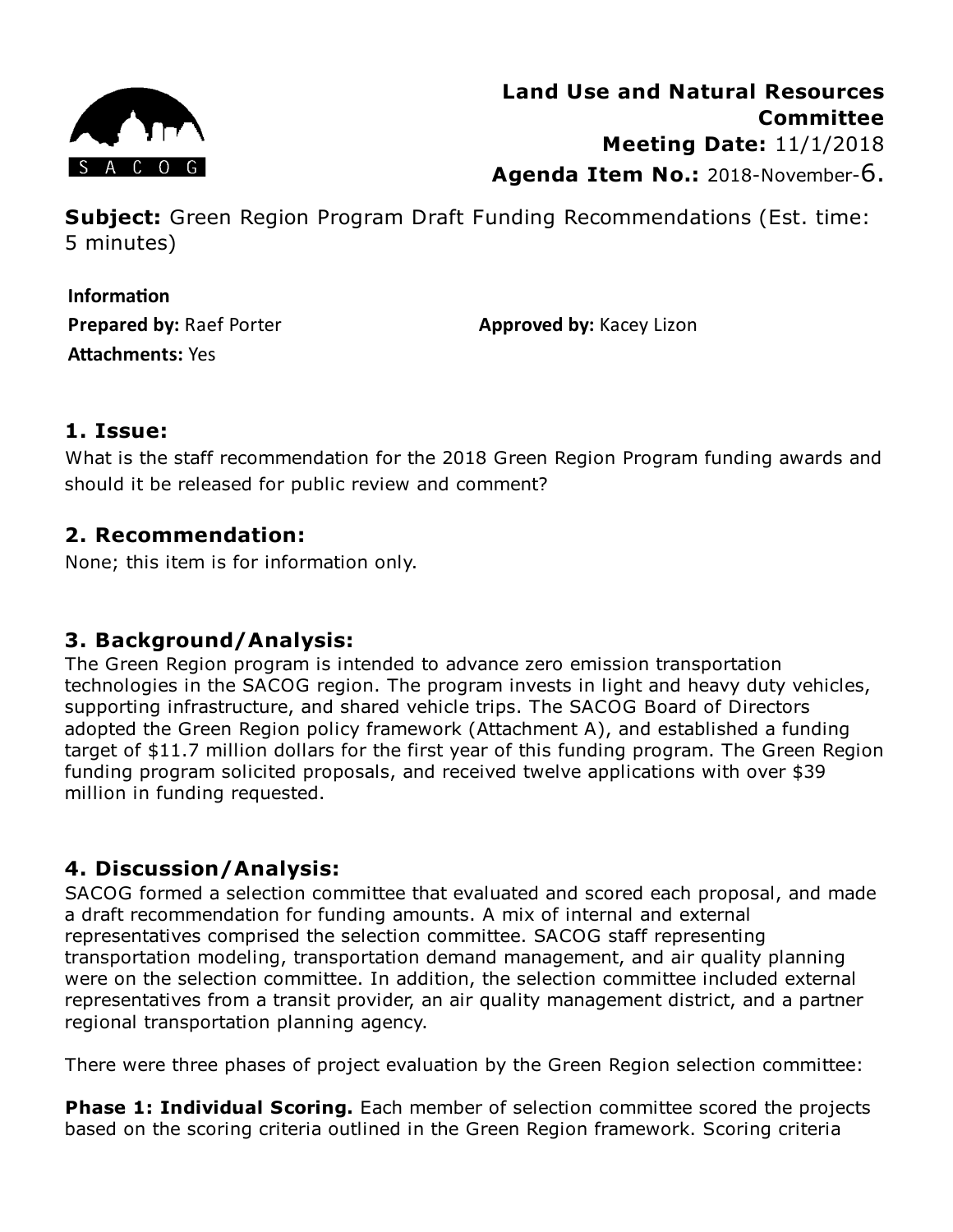questions:

- How well does the project address the goals of Green Region?
- How well does the project help reduce per capita vehicle miles traveled?
- How well does the project increase multi-modal travel?
- How well does the project increase the adoption and use of zero emission vehicles?

**Phase 2: Selection Committee Discussion.** The Green Region selection committee met to discuss the merits and scores for each project. Representatives talked about what they liked and disliked for each project, and how they arrived at their score. After the group discussion, selection committee members were able to refine their scores.

**Phase 3: Rank and Scale.** Once updated scores were given, the projects were ranked on the overall score. The selection committee discussed the possibility of scaling project funding awards based on the information provided in the applications. A final rank and funding amount recommendation was then made by the selection committee and provided to SACOG management for a final round of review.

Attachment B provides the draft Green Region Program funding recommendations, while Attachment C offers more detail on the recommendations for each project application reviewed.

# **5. Fiscal Impact/Grant Information:**

The item has no fiscal impact to the SACOG's operating budget other than already budgeted staff time.

## **6. This staff report aligns with the following SACOG Work Plan Goals:**

7. Deliver Key High-Profile Transportation Projects

#### **ATTACHMENTS:**

#### Description

Attachment A: 2018 Green Region Guidelines Attachment B: Green Region Staff Recommendation Attachment C: Green Region Program Funding Recommendations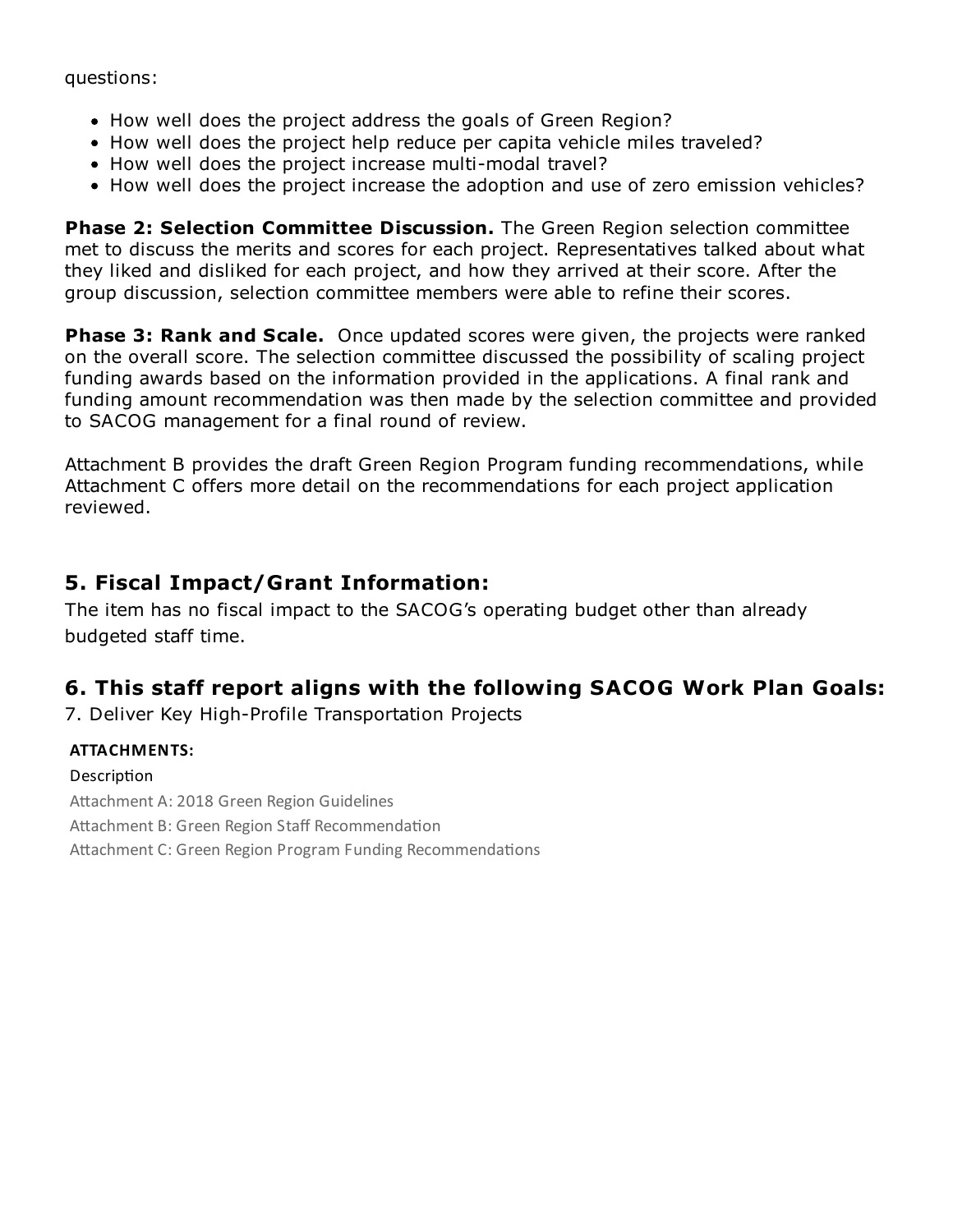

# **2018 GREEN REGION GUIDELINES**

## APPLICATION AND GUIDELINES RELEASE DATE: June 25, 2018 APPLICATIONS DUE: 4 p.m., Friday, August 24, 2018

This document contains the guidelines for the Sacramento Area Council of Governments (SACOG) Green Region Program. The program grants funding from a variety of sources to local government agencies and their partners to projects that meet performance outcomes, overall policy, and selection considerations identified by the SACOG Board.

**Section 1** contains the 2018 Guidelines for the Green Region Program. Page 3 provides the schedule for this funding round.

**Section 2** contains application instructions for the 2018 Green Region Program. Please note the Green Region Program application itself is a separate document.

*\_\_\_\_\_\_\_\_\_\_\_\_\_\_\_\_\_\_\_\_\_\_\_\_\_\_\_\_\_\_\_\_\_\_\_\_\_\_\_\_\_\_\_\_\_\_\_\_\_\_\_\_\_\_\_\_\_\_\_\_\_\_\_\_\_\_\_\_\_\_\_\_\_\_\_\_*

**Section 3** contains the 2018 Green Region Program guidance on addressing performance outcomes.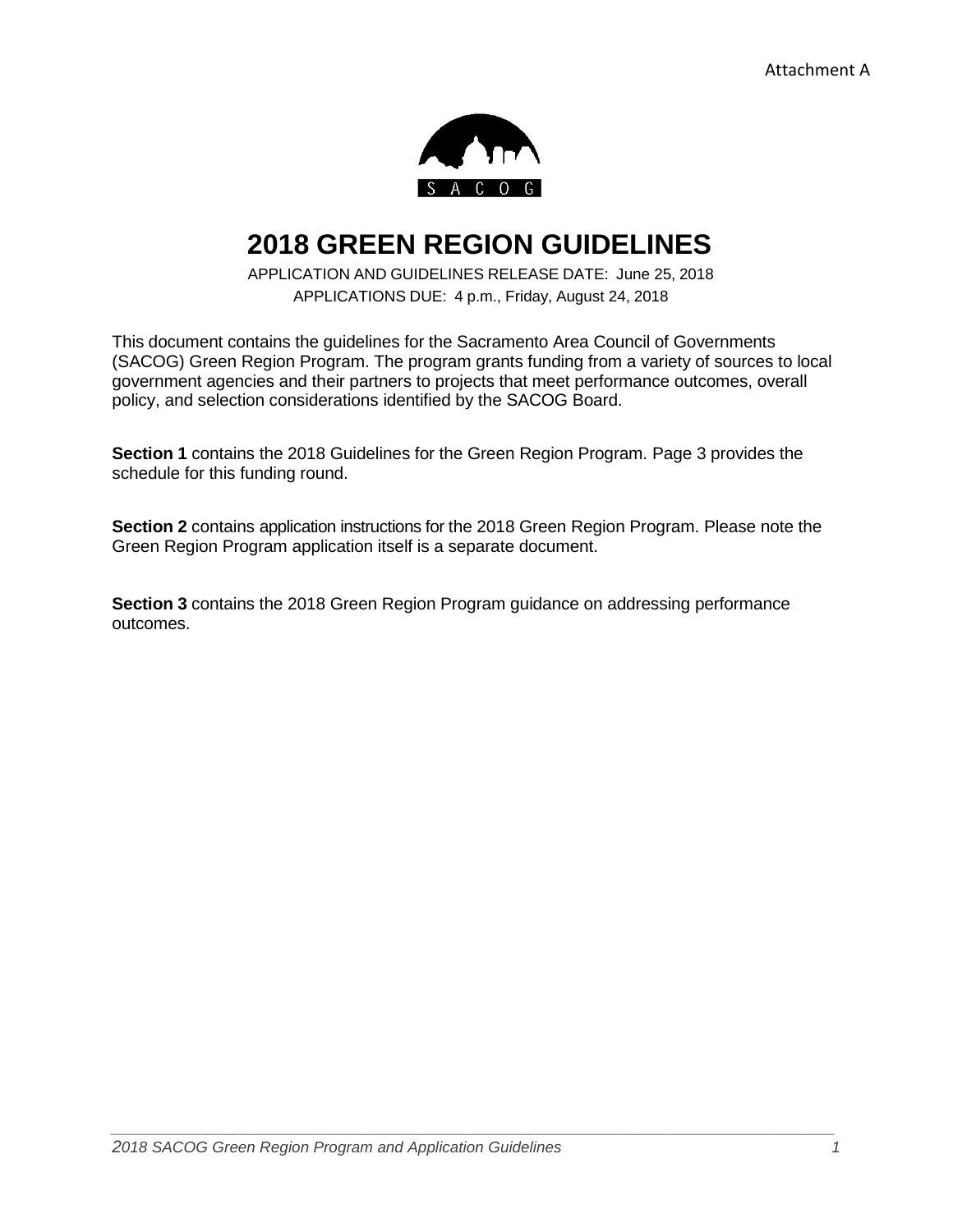# Table of Contents

| 1 <sub>1</sub>                                                                                                                                                            |
|---------------------------------------------------------------------------------------------------------------------------------------------------------------------------|
| 2.                                                                                                                                                                        |
| 3.                                                                                                                                                                        |
| $\overline{4}$ .                                                                                                                                                          |
| 5.                                                                                                                                                                        |
|                                                                                                                                                                           |
|                                                                                                                                                                           |
|                                                                                                                                                                           |
|                                                                                                                                                                           |
|                                                                                                                                                                           |
| Fund a regional EV car share program, Provide assistance for EVs in regional car rental<br>companies, and Place EVs in TNC fleets and analyze use of TNCs in the region 9 |
| Provide incentives for EV shuttles in public fleets, and Bring private microtransit providers                                                                             |
| Plan and provide funding for zero emission buses and required fueling infrastructure 10                                                                                   |
|                                                                                                                                                                           |
|                                                                                                                                                                           |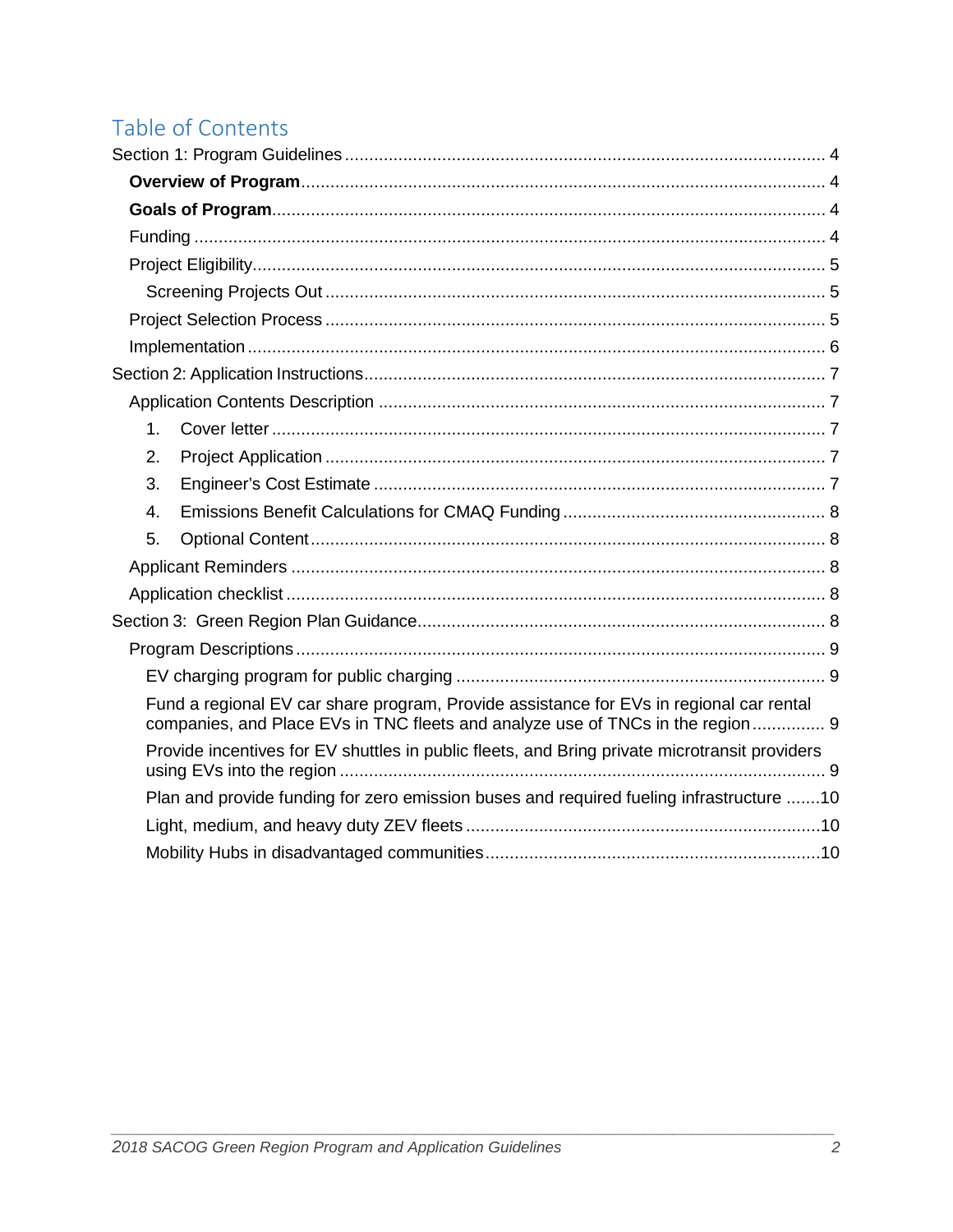# **Reference Information**

## **Schedule**

Please note all dates are subject to change. To view the most recent information please go to: <https://www.sacog.org/green-region>.

| June 21, 2018                 | Call for projects approved by the SACOG Board                                                                                                                                        |
|-------------------------------|--------------------------------------------------------------------------------------------------------------------------------------------------------------------------------------|
| June 25, 2018                 | Applications available<br>Process begins                                                                                                                                             |
| <b>August 24, 2018</b>        | Project applications due by 4:00 p.m.                                                                                                                                                |
|                               | During the review period that follows, the applications will be evaluated and programming<br>recommendations for the various funding programs, including Green Region, will be made. |
| November 1, 2018<br>Committee | Staff presents recommended projects to SACOG Transportation                                                                                                                          |
| November 15, 2018             | SACOG Board publicly releases draft of funding recommendations                                                                                                                       |
| December 20, 2018             | SACOG Board takes final action on recommended projects and<br>determines final program funding amount                                                                                |
| January 2019                  | Initiate programming and federal authorization request process; depending<br>on fund type received. The earliest opportunity to receive funds is                                     |

## **Program Contact**

Please direct any questions regarding the Green Region Program to the SACOG Climate and Energy Team Manager.

Raef Porter, Senior Planner Phone: (916) 340-6261 E-mail: [rporter@sacog.org](mailto:rporter@sacog.org)

February 1, 2019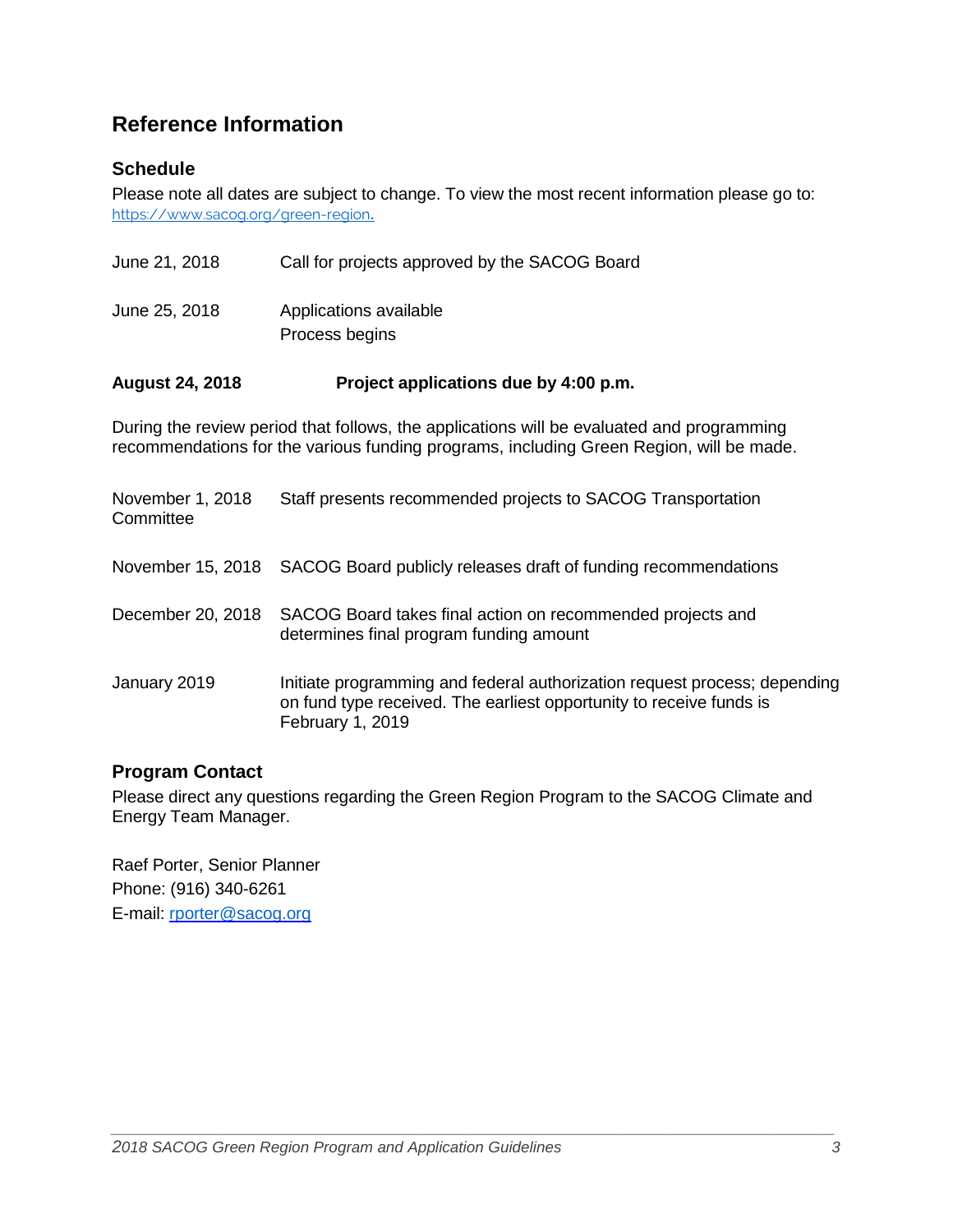# <span id="page-5-0"></span>Section 1: Program Guidelines

This section addresses the policy and processes to be utilized for the competitive Green Region Program.

## <span id="page-5-1"></span>**Overview of Program**

The Green Region Program is SACOG's newest competitive program. The program is intended to help our region's transportation system emit fewer emissions while continuing to function effectively and efficiently. It works in conjunction with other programs at SACOG in relation to the Metropolitan Transportation Plan / Sustainable Communities Strategy (MTP/SCS). While there are many efforts underway in the region to influence the choices people make about transportation and adopt lower emitting vehicles, Green Region is an attempt to bring together the various partners, both public and private, that are working toward this same goal.

The Plan focuses on five groups of projects: personal vehicles, shared rides and vehicles, public and private microtransit and shuttles, medium and heavy duty fleets, and disadvantaged communities.

There are many productive efforts at moving the region toward a more sustainable and cleaner form of transportation. SACOG will work with its partner agencies on these efforts to implement the Green Region Program. The Green Region plan, which outlines the programs and policy framework, was adopted by the SACOG Board on May 17, 2018. It provides the policy foundation for this program.

## <span id="page-5-2"></span>**Goals of Program**

The Green Region Plan is a collection of projects that work together to help make our region the region with the most robust system of clean transportation options in America. The Plan has three main goals:

1. Concentrated investment in electrification of the region's transportation fleet to demonstrate technologies and our region's interest in a zero emission transportation future.

2. Showcase the region's ability to coalesce around clean transportation technology and signal to the State of California that we know how to effectively invest in clean transportation, and we should receive additional funds to further this goal.

3. Work with other programs around land use, transportation demand management, smart cities and infrastructure, and equitable access for all in a cohesive and comprehensive way that helps our region achieve its air quality and greenhouse gas emission goals.

## <span id="page-5-3"></span>**Funding**

Financial support for this and other SACOG programs will come primarily from federal funding sources expected to be available to the region. The SACOG Board of Directors will approve the amounts allocated to each program before the start of the project selection process, according to the 2016 MTP/SCS and the agency's more immediate priorities. The fund estimate for the 2018 Green Region Program is \$11,760,000. The overall selection of projects, across programs, is dependent on the funding and fund sources available.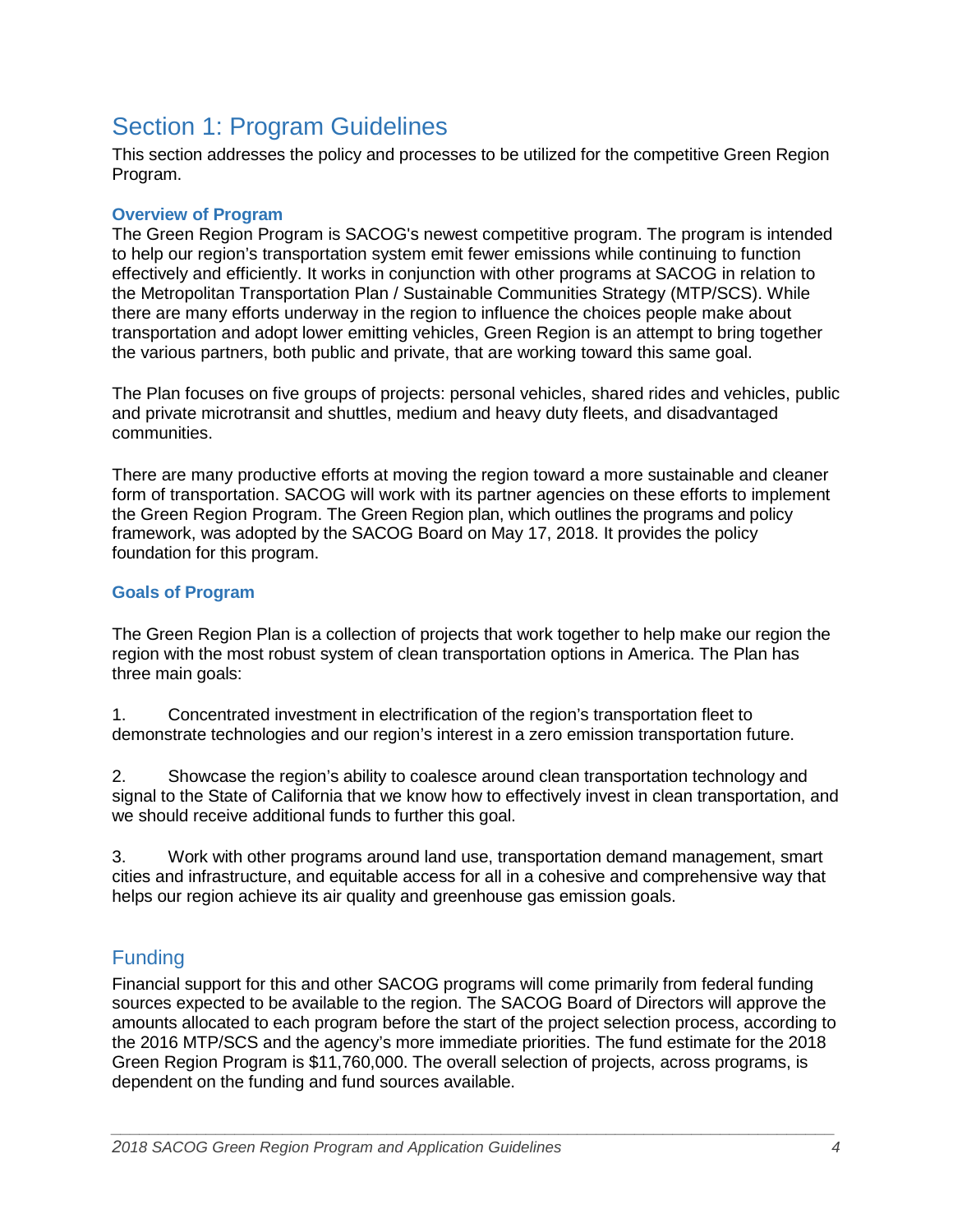Most of the projects selected for this and other SACOG programs must qualify for the federal/state funding sources available to SACOG. Federal funding requirements are applicable. For capital projects, federal funds may be used for the preliminary engineering phase, which includes environmental work and design, as well as for right-of-way and construction phases.

SACOG reserves the right to fund less than the amount reserved for each funding program in a given funding cycle. Additionally, SACOG encourages project applicants to seek other sources of funding that may be available.

# <span id="page-6-0"></span>Project Eligibility

Projects must be eligible for CMAQ, RSTP, or STIP funds.

## <span id="page-6-1"></span>Screening Projects Out

A full application must be submitted to SACOG staff to be considered for funding.

All of the following conditions must be met for a project to proceed in the evaluation process. Failure to meet each screening consideration will eliminate the project from further consideration.

- 1. Projects must provide a minimum of 11.47% match in non-federal funds towards the project cost, as is required for all federal aid funding projects. In other words, for every \$100,000 of total project cost (grant and match combined), the program will pay up to \$88,530 for every \$11,470 of match provided by the project applicant.
- 2. The project must be eligible for CMAQ funds.
- 3. The project must be scheduled to begin construction or operation no later than April 2021, and if applicable, preliminary engineering and environmental analysis scheduled within one year.
- 4. A request for construction funding must demonstrate that environmental, engineering, and right-of-way will be ready by the time funds are requested, and that the agency has the financial capacity for ongoing operations and maintenance.

SACOG staff will forward applications meeting all screening criteria to the Green Region Program's project selection process.

# <span id="page-6-2"></span>Project Selection Process

The Green Region Program evaluates applications across a series of related performance assessments. First, a group of SACOG staff reviews projects for eligibility. SACOG then convenes a working group comprised of both SACOG and outside agency staff. After individually reviewing and evaluating applications, the working group meets to rank and prioritize submitted projects.

## **Working Group prioritizes and ranks the projects**

The Working Group prioritizes and ranks the projects, according to an iterative process that uses both quantitative and qualitative methods. The Working Group will meet over several sessions and evaluate the projects both against the criteria listed in these guidelines and the pool of candidate projects. To establish project performance, the Working Group will consider the project's cost effectiveness, deliverability, context sensitivity, narrative responses, and application as a whole. Project costs and schedule estimates for environmental, engineering, right-of-way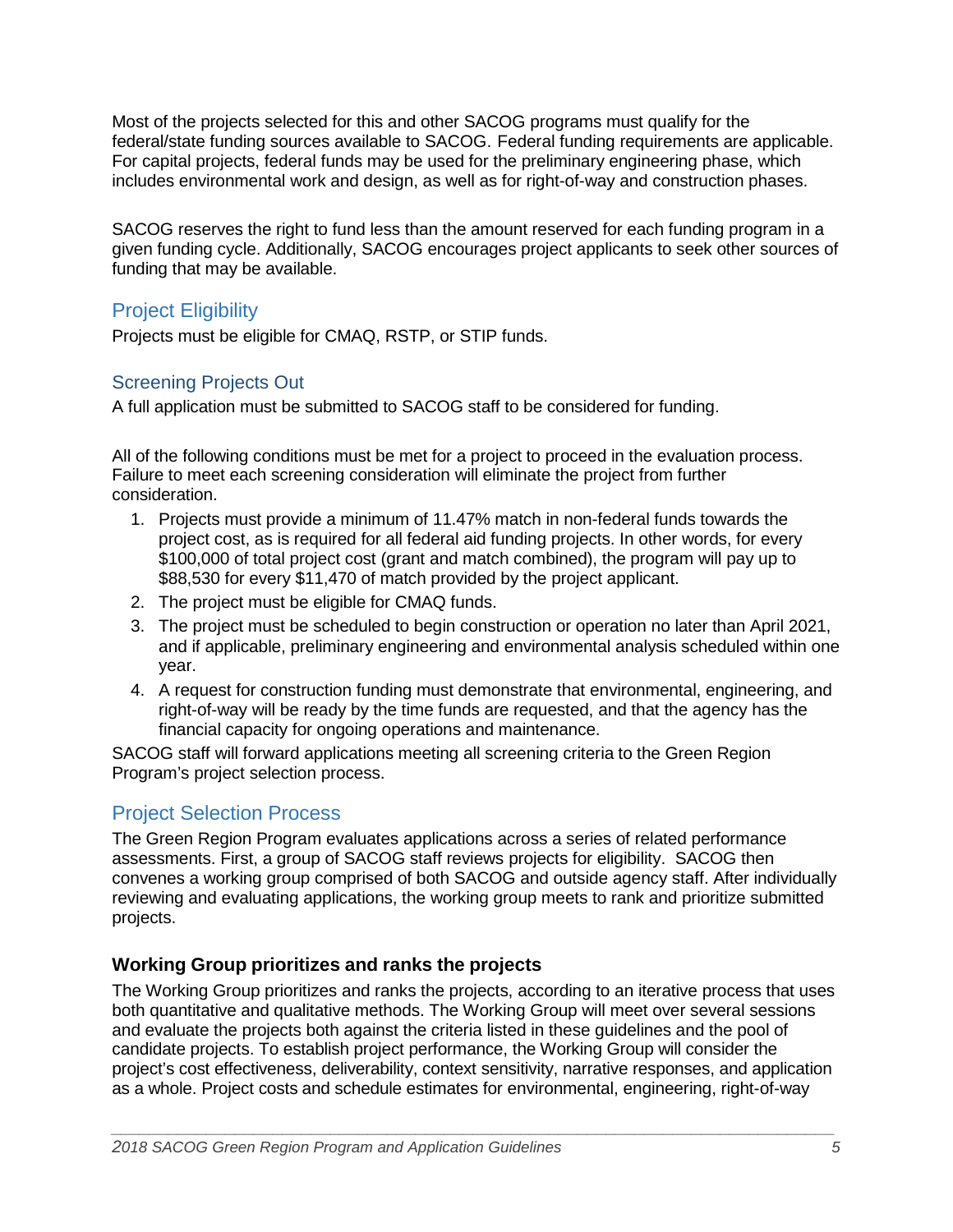(ROW) and start-up construction must be believable, based on standards for similar projects. The project applicant must have a track record that demonstrates technical capacity and reliability for similar projects. Further, the applicant must demonstrate how the project is appropriate for the surrounding community's current and expected land uses and transportation needs, and considers the range of current and future users.

The four general evaluation criteria, defined below, will be used by the Working Group. Applicants should use this section to understand the approach that the Working Group will take when considering the proposed project against the performance outcomes. Applicants should also consider this when selecting competitive projects. The four criteria are:

- 1. Within at least one of the Green Region Plan program areas (See Section 3 for description);
- 2. Reduce regional vehicle miles travelled (VMT) per capita;
- 3. Increase multi-modal travel/ alternative travel/ choice of transportation options;
- 4. Advances the use of electric and other zero-emission vehicles;

The Working Group will be looking for applications with supporting evidence of performance and need through the application. The compilation of projects recommended by the Working Group must meet the intentions of the Board approved goals and priorities for the Green Region Program. The Working Group recommendation, upon completion, will be provided to SACOG management staff for use in the development of the final draft recommendation to the SACOG Board of projects across the various funding programs. Selection and funding of projects is limited to the available state and federal funding available at the time of programming action.

# <span id="page-7-0"></span>**Implementation**

Successful applicants who are awarded a grant will be asked to:

- Follow SACOG's delivery policy at the time of the award for obligating and spending the grant funds. The policy requires that project applicants honor the schedule and/or delivery commitment schedules for obtaining funds and implementing the phases of the project.
- **Provide a local (non-federal) match. The required match for most federal funding is 11.47** percent of the participating phase cost and/or the total participating project cost required for projects receiving federal funding in the Sacramento region, with a few exceptions. This does not include "in kind" match, but must be funding that is dedicated to eligible features within the project and included in its overall cost.
- Comply with SACOG's delivery quidelines at the time of the award. SACOG makes SMF, RSTP, and CMAQ available on a first-come, first-serve basis. STIP funds may not be as available. Some STIP may not be available until SFY 2024/25. The earliest opportunity to obligate/delivery awarded funding is February 1, 2019.

When a project receives funding, the MTIP and is ready for implementation, the lead agency requests a federal authorization (E-76) from Caltrans. Only after the project is authorized, can the sponsor incur expenses that will then be reimbursed from the grant. A project sponsor submits invoices for the entire cost incurred, and is reimbursed at the authorized reimbursement rate.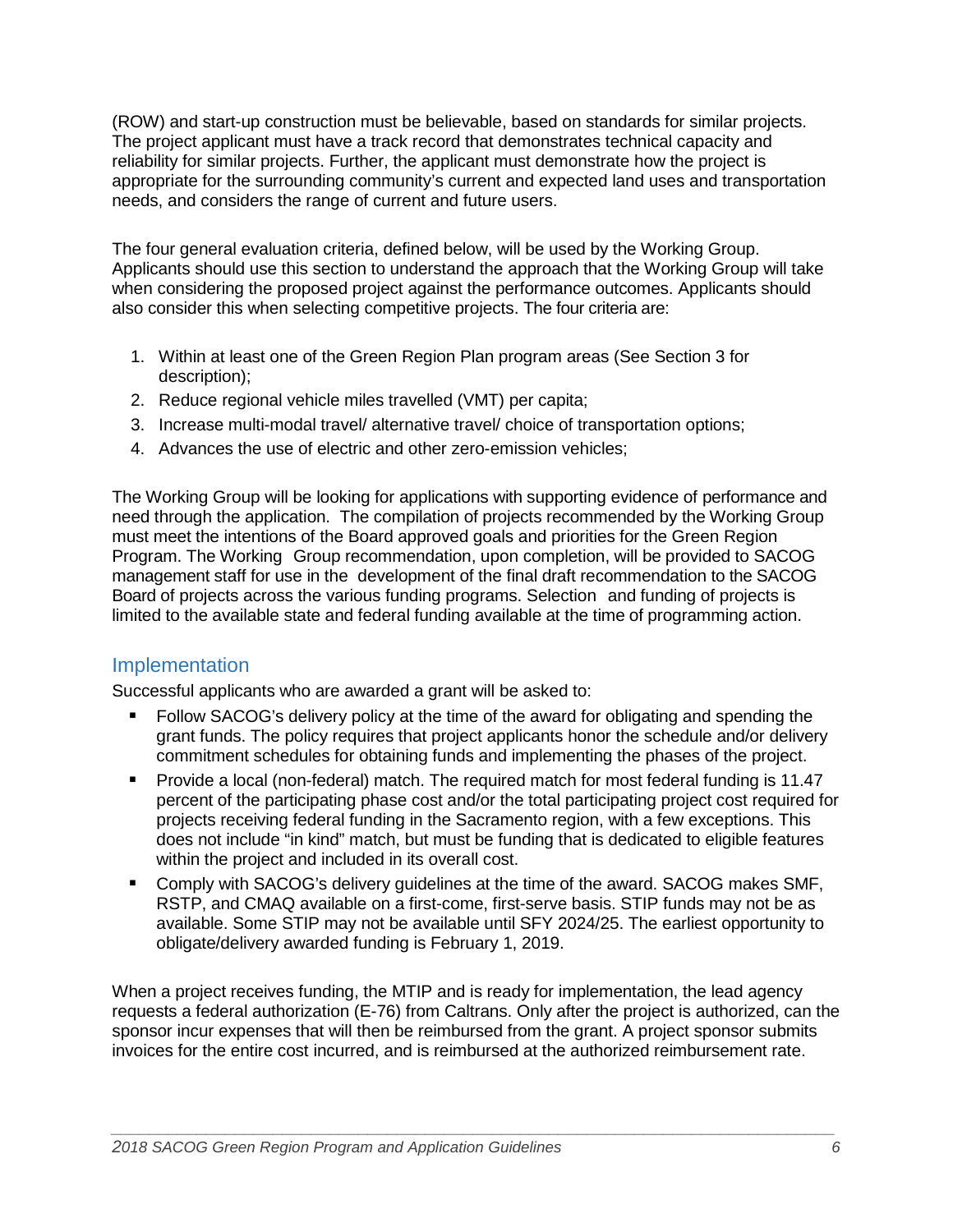# <span id="page-8-0"></span>Section 2: Application Instructions

This section outlines the requirements for applying for a 2018 Green Region Program grant. Please read the instructions in this section with the information in Section 1 when preparing your grant request. Check for any program updates under the 2018 Green Region Program link at the SACOG website: <https://www.sacog.org/green-region>

## <span id="page-8-1"></span>Application Contents Description

Applicants must use the templates provided on the SACOG website when provided. In the electronic submission, submit these application pieces as separate attachments, not as a single file. File names for application contents should include the reference number, the applicant name, the project name, and the description of the item, e.g. "2. City of Paradise – Main Street Improvements - project app".

| Ref.<br># | <b>Application Content</b>                                | <b>Template</b><br>provided by<br><b>SACOG?</b> | <b>Applies to</b>                | <b>Submitted</b><br>as |
|-----------|-----------------------------------------------------------|-------------------------------------------------|----------------------------------|------------------------|
|           | Cover letter                                              | No.                                             | All projects                     | <b>PDF</b>             |
| 2         | <b>SACOG Project Application</b>                          | Yes                                             | All projects                     | <b>PDF</b>             |
| 3         | <b>SACOG Engineer Cost Estimate</b>                       | Yes                                             | All projects                     | Excel                  |
| 4         | <b>CMAQ Emissions Benefit Calculation</b>                 | No                                              | All projects                     | Excel                  |
| 5         | Optional letters of support and/or<br>additional graphics | No                                              | All projects, but is<br>optional | <b>PDF</b>             |

All SACOG-provided templates are available on the Green Region Program website: <https://www.sacog.org/green-region>

## <span id="page-8-2"></span>1. Cover letter

The cover letter must be on letterhead of lead applicant and signed by the chief elected official of governing body, chief executive officer, or designated official who has managerial authority over the application. Electronic signature is acceptable. The cover letter should acknowledge that the application is authorized by the jurisdiction or agency, provide the official name of the project, and identify a project manager. Any other content is optional. Please address the cover letter to the 2018 SACOG Green Region Manager: Raef Porter, Senior Planner.

## <span id="page-8-3"></span>2. Project Application

Complete the Project Background section of the application. Answer the narrative section for the outcomes. The application provides suggested lengths for question responses, but does not identify a required maximum or minimum length.

## <span id="page-8-4"></span>3. Engineer's Cost Estimate

Fill out the Engineer's Cost Estimate with your project information. Please use the [Excel version](http://www.sacog.org/regionalfunding/regionallocal.cfm)  [available online.](http://www.sacog.org/regionalfunding/regionallocal.cfm) Attach completed excel sheet to project application.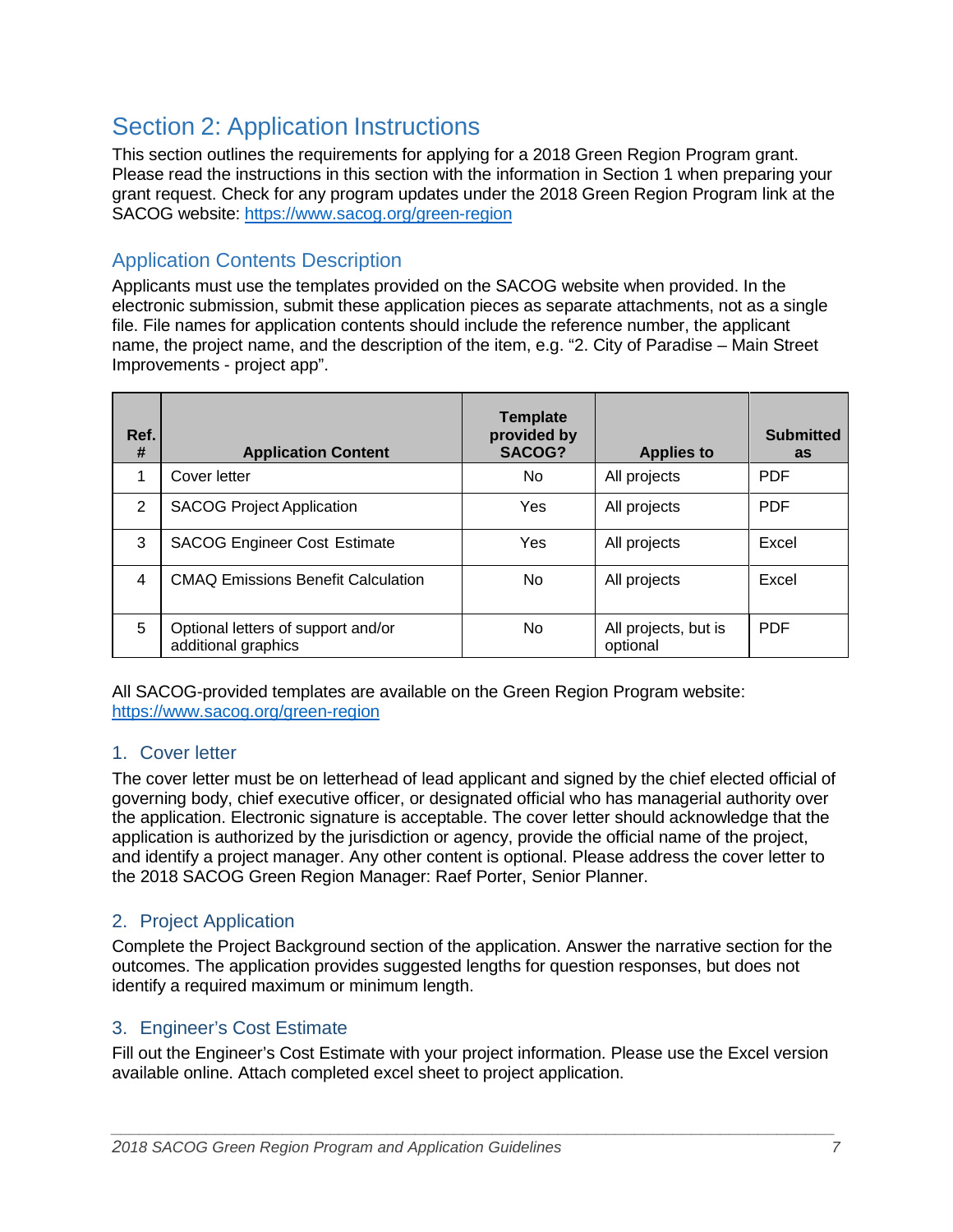## <span id="page-9-0"></span>4. Emissions Benefit Calculations for CMAQ Funding

Applicants are required to complete and attach a Congestion Mitigation and Air Quality [\(CMAQ\)](https://www.arb.ca.gov/planning/tsaq/eval/eval.htm)  [emissions benefits calculations](https://www.arb.ca.gov/planning/tsaq/eval/eval.htm) on projects that include new bicycle and pedestrian facilities. carpool lanes, bus replacements and expansion, light rail replacement and expansion, and Park & Ride lots. CMAQ funds are intended to support projects that improve air quality and relieve congestion, and are more than one-third of the funding distributed through the Green Region Program. A project may receive a mix of fund types (e.g. part CMAQ, part RSTP) if only part of the scope is CMAQ-eligible. SACOG reserves the right to ask applicants to complete the CMAQ emissions calculation at further stages of the evaluation.

For assistance with the CMAQ emissions benefit calculations, please contact:

José Luis Cáceres, Transportation Planner, SACOG (916) 340-6218 [JCaceres@sacog.org](mailto:JCaceres@sacog.org)

## <span id="page-9-1"></span>5. Optional Content

Project applicants may attach additional information to help the working group understand the significance of your project. This may include pictures of the project area, letters of support, and/or other exhibits related to your project. Do not send the letters of support directly to SACOG; instead, include any letters as part of the overall application. Do not attach completed local planning documents.

## <span id="page-9-2"></span>Applicant Reminders

- 1. Coordinate early: for non-city/county public agencies that are considering applying as the lead applicant, please coordinate early with the city or county in which the project area lies to establish a partnership/sponsorship.
- 2. Use the right template: All SACOG-provided templates are available on the Regional Funding Program website: [https://www.sacog.org/green-region.](https://www.sacog.org/green-region)
- 3. Submittal Deadline: Applications can be submitted at [https://www.sacog.org/green](https://www.sacog.org/green-region)[region](https://www.sacog.org/green-region) beginning June 25, 2018, and are due **4:00 p.m. on Friday, August 24, 2018**.

## <span id="page-9-3"></span>Application checklist

Your application must include:

- $\Box$  A submittal letter (scanned or electronic signature acceptable)
- $\Box$  Complete project application
- ☐ SACOG Engineer's Cost Estimate
- ☐ CMAQ Emissions Benefit Calculation (required for projects with the identified scope elements, optional for all others)

*Optional additional attachments*

- $\Box$  Letters of support, partnership, or commitment
- $\Box$  Pictures of the project area or other relevant exhibits

# <span id="page-9-4"></span>Section 3: Green Region Plan Guidance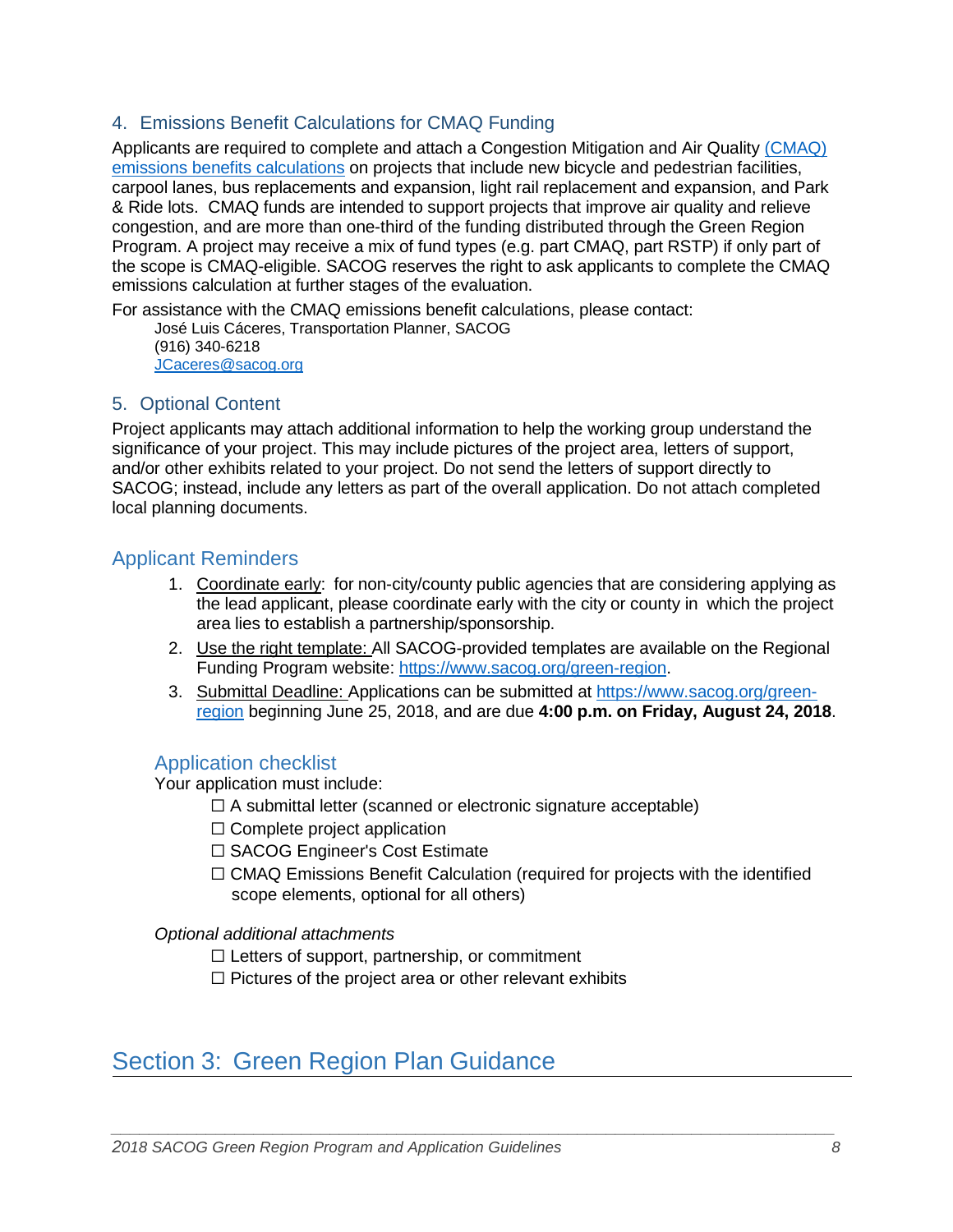[The Green Region Plan](https://www.sacog.org/sites/main/files/file-attachments/green_region_draft_plan.pdf) helps our region's transportation system emit fewer emissions while continuing to function effectively and efficiently. While there are many efforts underway in the region to influence the choices people make about transportation and adopt lower emitting vehicles, the Green Region Plan is an attempt to bring together the various partners, both public and private, that are working toward this same goal.

The Green Region Plan is a collection of projects that work together to help make our region the region with the most robust system of clean transportation options in America. The Plan has three main goals:

- 1. Concentrated investment in electrification of the region's transportation fleet to demonstrate technologies and our region's interest in a zero emission transportation future.
- 2. Showcase the region's ability to coalesce around clean transportation technology and signal to the State of California that we know how to effectively invest in clean transportation, and we should receive additional funds to further this goal.
- 3. Work with other programs around land use, transportation demand management, smart cities and infrastructure, and equitable access for all in a cohesive and comprehensive way that helps our region achieve its air quality and greenhouse gas emission goals.

The Plan focuses on personal vehicles, shared rides and vehicles, public and private microtransit and shuttles, medium and heavy duty fleets, and disadvantaged communities. Each of these groups contains multiple projects, explained in more detail below.

## <span id="page-10-0"></span>Program Descriptions

## <span id="page-10-1"></span>EV charging program for public charging

Program Summary Fund publically available DC Fast Charging stations.

## <span id="page-10-2"></span>Fund a regional EV car share program, Provide assistance for EVs in regional car rental companies, and Place EVs in TNC fleets and analyze use of TNCs in the region

Program Summary Acquire a fleet of EVs as demonstration vehicles for car share, rental companies, and TNCs on a three year basis

<span id="page-10-3"></span>Provide incentives for EV shuttles in public fleets, and Bring private microtransit providers using EVs into the region

Program Summary This program will focus on 12 passenger microtransit service and cutaway buses, where EV technology currently exists.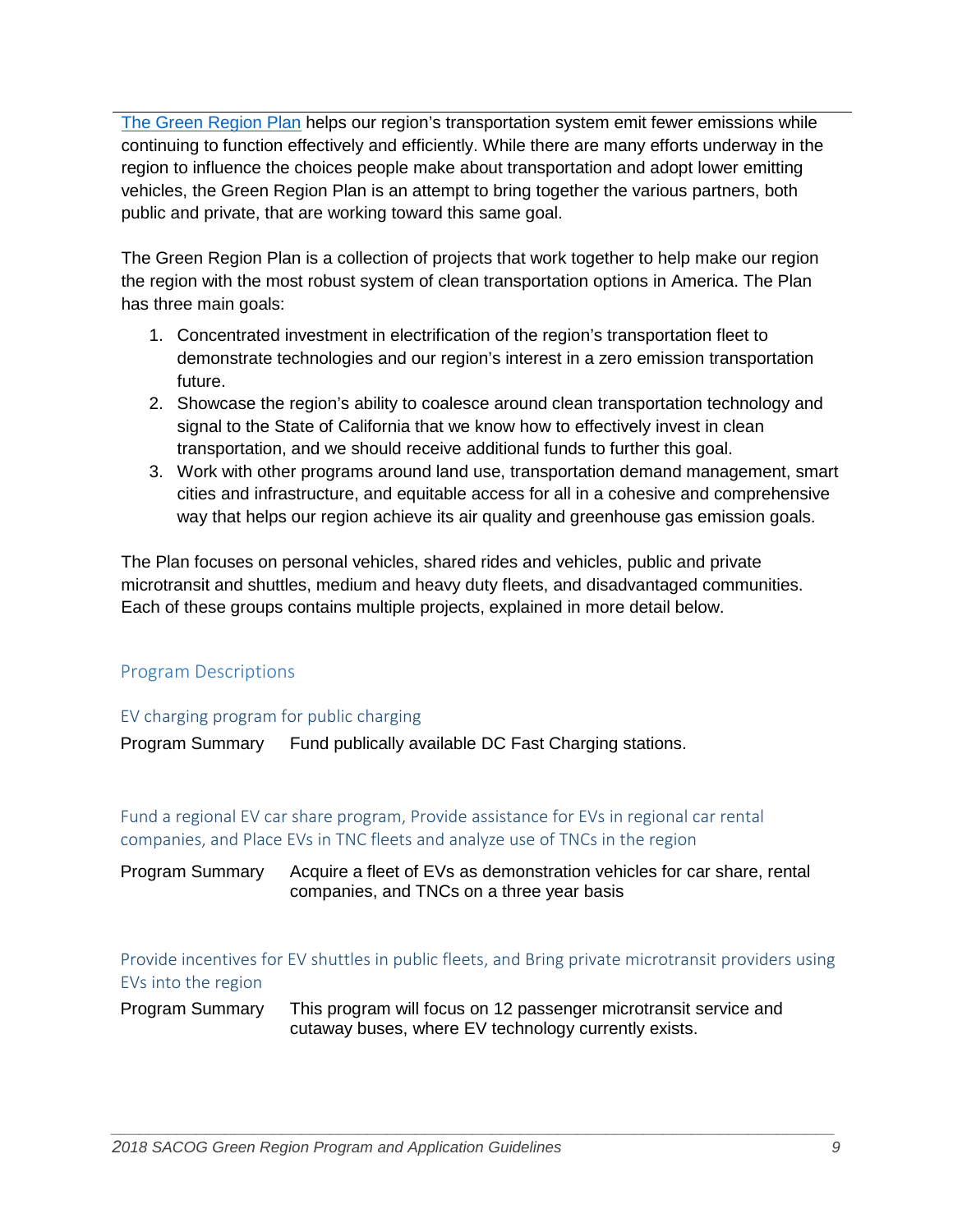#### <span id="page-11-0"></span>Plan and provide funding for zero emission buses and required fueling infrastructure

Program Summary This is an extension of the SECAT program, with a specific focus on public transit operators

#### <span id="page-11-1"></span>Light, medium, and heavy duty ZEV fleets

Program Summary This is an extension of the SECAT program for non-transit fleets

#### <span id="page-11-2"></span>Mobility Hubs in disadvantaged communities

Program Summary Provide targeted incentives, education, and outreach to populations that have been underserved will insure equity in the Green Region plan. This project will pilot an all EV mobility hub in a selected community.

*\_\_\_\_\_\_\_\_\_\_\_\_\_\_\_\_\_\_\_\_\_\_\_\_\_\_\_\_\_\_\_\_\_\_\_\_\_\_\_\_\_\_\_\_\_\_\_\_\_\_\_\_\_\_\_\_\_\_\_\_\_\_\_\_\_\_\_\_\_\_\_\_\_\_\_\_*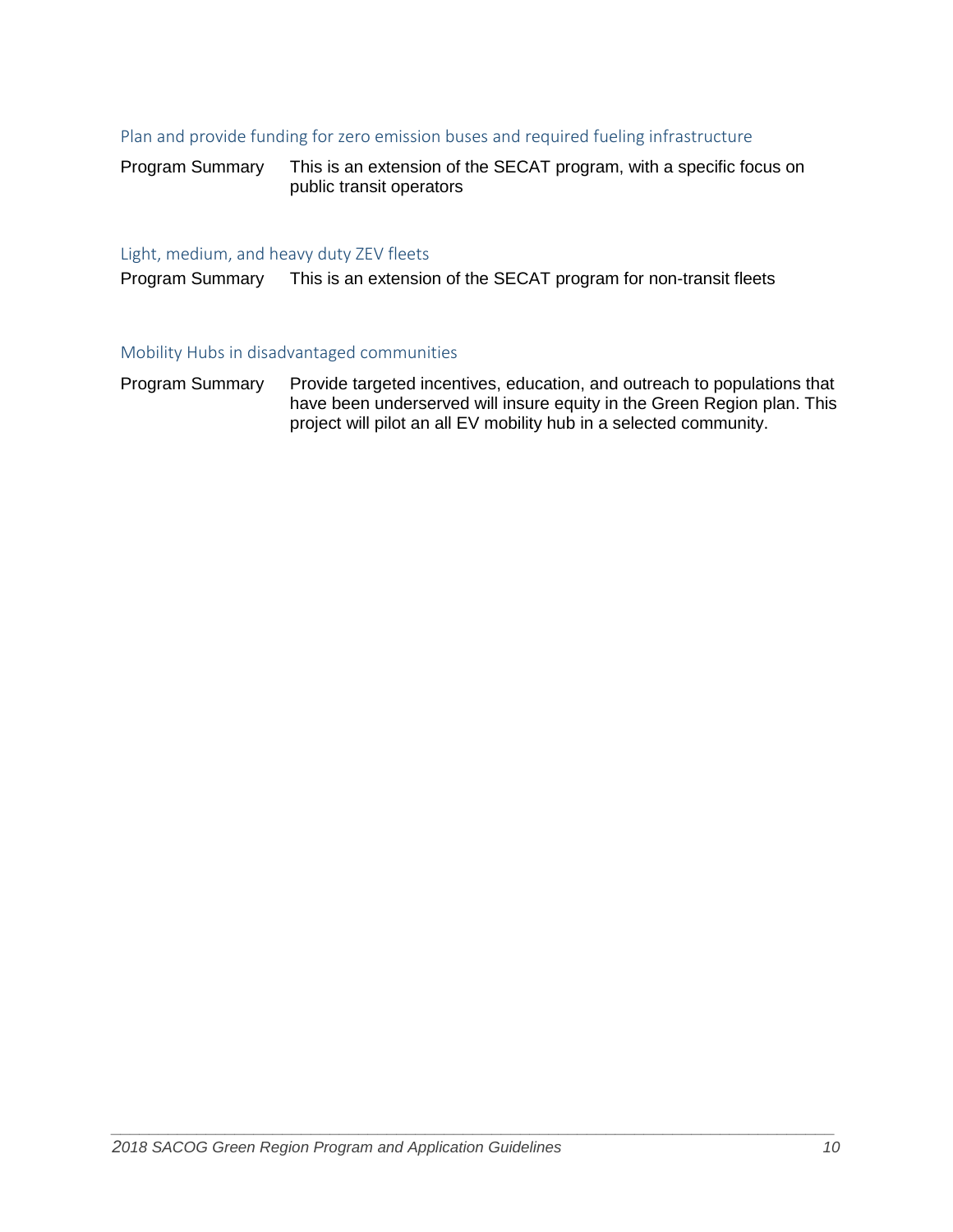# **Green Region Staff Recommendation**

| <b>Lead Agency</b>                                                              | <b>Project Title</b>                                                      | <b>Funding Request</b> | <b>Award</b><br><b>Recommendation</b> |
|---------------------------------------------------------------------------------|---------------------------------------------------------------------------|------------------------|---------------------------------------|
| City of Elk Grove                                                               | Purchase of one (1), 40' Zero Emissions Bus                               | \$717,000              | \$0                                   |
| <b>City of West Sacramento</b>                                                  | West Sacramento Plug-in Partnership- Charging for Public<br>and Fleet     | \$3,539,000            | \$2,665,000                           |
| Paratransit Inc.                                                                | Multi-Modal Enhancement Project- Vehicle Purchasing and<br>Infrastructure | \$1,800,000            | \$0                                   |
| Sacramento Metropolitan Air Quality<br><b>Management District</b>               | <b>DAC Mobility Hub</b>                                                   | \$2,000,000            | \$0                                   |
| Sacramento Metropolitan Air Quality<br><b>Management District</b>               | <b>EV Carshare</b>                                                        | \$7,731,000            | \$0                                   |
| Sacramento Metropolitan Air Quality<br><b>Management District</b>               | <b>EVSE Public Charging</b>                                               | \$1,777,000            | \$0                                   |
| Sacramento Metropolitan Air Quality<br><b>Management District</b>               | Green Region SECAT Program Extension                                      | \$7,475,000            | \$3,844,000                           |
| Sacramento Metropolitan Air Quality<br><b>Management District</b>               | Microtransit EV Program                                                   | \$1,164,000            | \$0                                   |
| Sacramento Municipal Utility District                                           | Powerhouse Science Center DC Fast Charger                                 | \$250,000              | \$0                                   |
| Sacramento Regional Transit District                                            | Zero Emission Bus Service to the Sacramento International<br>Airport      | \$4,499,000            | \$2,249,000                           |
| <b>Valley Clean Energy</b>                                                      | Electrify Yolo- Charging Inrastructure and Electric Shuttle               | \$2,912,000            | \$2,912,000                           |
| Yolo County Transportation District and<br>Sacramento Regional Transit District | UC Davis to Sacramento Zero Emission Bus Service                          | \$5,291,000            | \$0                                   |

| <b>Green Region Program Subtotal</b> |  | $39,155,000$ \$ |  | 11,670,000 |
|--------------------------------------|--|-----------------|--|------------|
|--------------------------------------|--|-----------------|--|------------|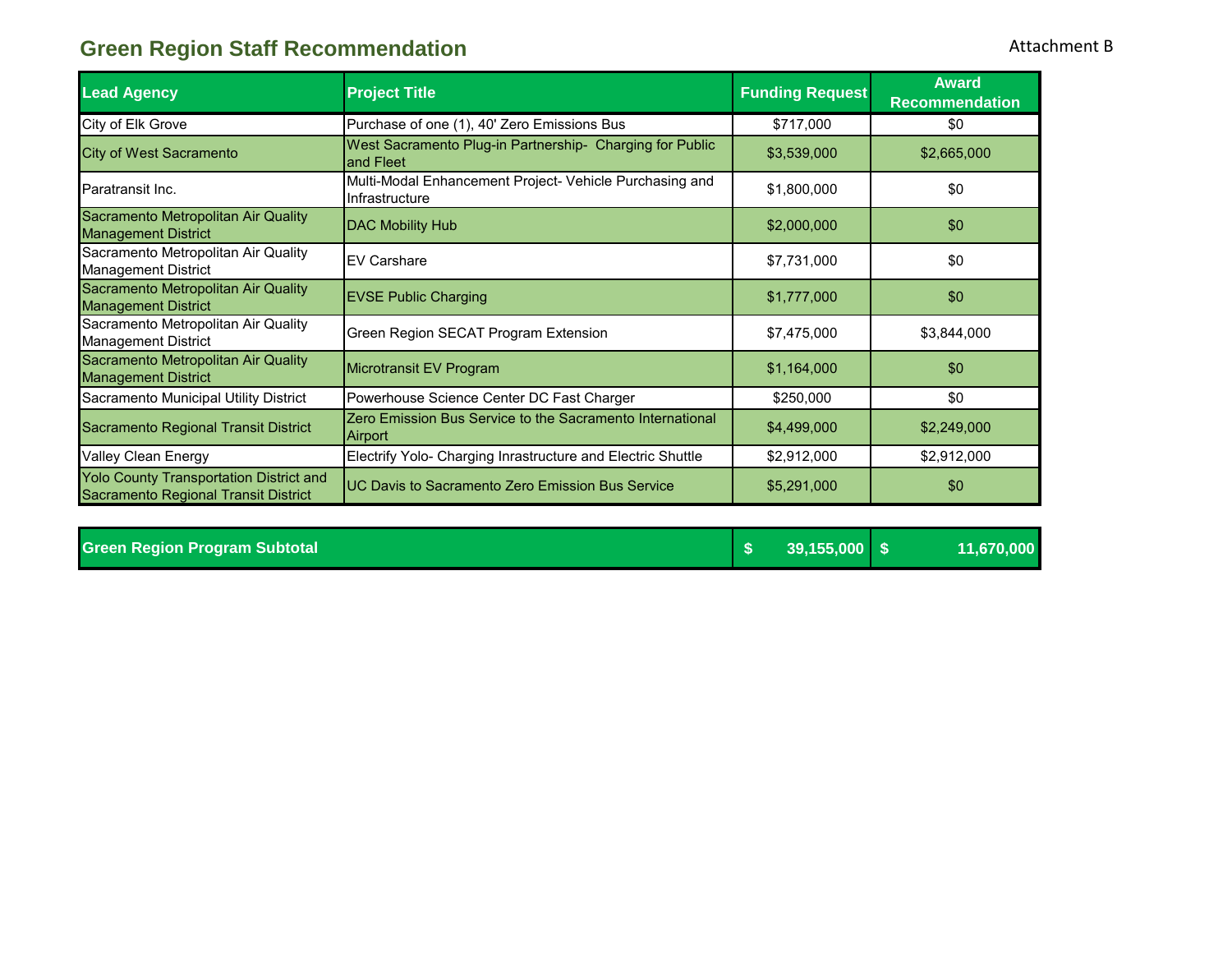## **Green Region Program Funding Recommendations**

## **City of Elk Grove – Purchase of one (1), 40' Zero Emission Bus**

**Green Region Funding Request: \$717,000 Award Recommendation: \$0**

Proposed Project: Purchase a single electric bus for testing and demonstration purposes in Elk Grove.

Summary of Application Review Comments

- The proposal discussed a need for the demonstration and testing of an electric bus in advance of statewide transit vehicle electrification goals and mandates.
- The review panel found the application could have provided more evidence of how, in addition to demonstration purposes, the proposed investment would enhance the transit operator's service.
- The review panel discussed current deployments of electric vehicles in the region that will provide similar learning opportunities for a wide audience.
- While speaking to the benefits of beginning to electrify the transit fleet, the review panel found the application covered fewer of the Green Region program goals compared to projects recommended for funding.

### **City of West Sacramento – West Sacramento Plug-in Partnership - Charging for Public and Fleet** *Green Region* Funding Request: \$3,539,000 **Award Recommendation: \$2,665,000**

Proposed Project: Provide charging infrastructure throughout the City of West Sacramento for use by individuals and fleets; purchase electric vehicles to be used in conjunction with city-sponsored programs such as the Via microtransit pilot and JUMP bikes.

- The sponsor has established relationships with public and private partners that will maximize the impact of the project. The review panel also found the proposal an effective way to connect the electrification of public and private fleets with other modes of transportation, such as transit and bike share.
- The project leverages many existing programs and incentives for equipment and vehicle incentives from public utilities and state and federal sources.
- The full proposal is a package of zero emission options that could be difficult to implement. The reduced scope version provided a cost-effective, impactful project that addresses the goals of the Green Region program.
- SACOG staff recommends an award of \$2,665,000 on the condition that the project sponsor reach an agreement with SACOG delivery staff and Caltrans to establish a calendar to meet the requirements for federal aid eligibility.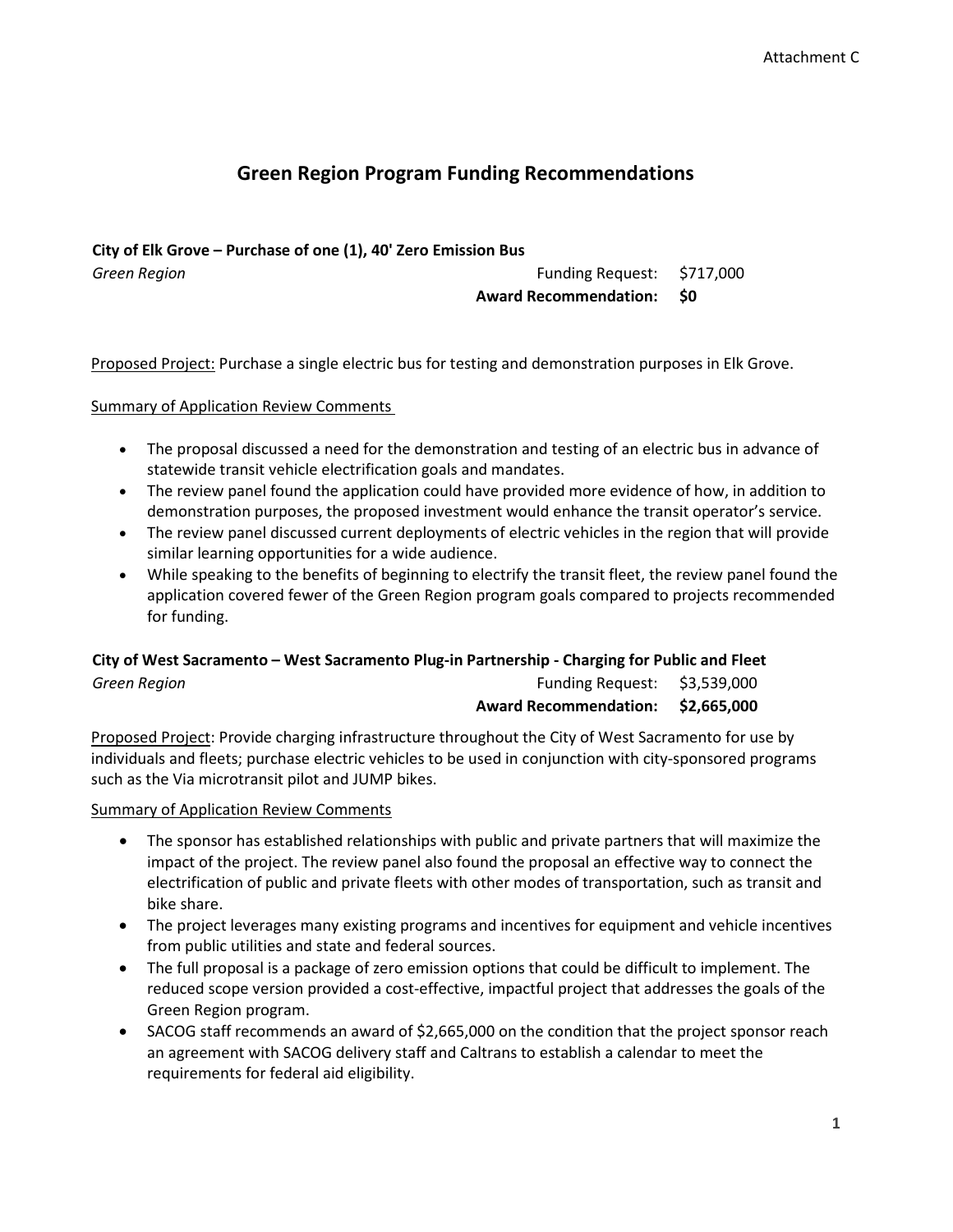## **Paratransit Inc. – Multi-Modal Enhancement Project- Vehicle Purchasing and Infrastructure** *Green Region* Funding Request: \$1,800,000

#### **Award Recommendation: \$0**

Proposed Project: Develop a site near the existing Paratransit facilities to house electric charging stations and access to zero-emission modes.

Summary of Application Review Comments

- The location is in an area that could benefit from having updated mobility services located nearby.
- The review panel found the application could have more clearly established performance benefits, including who specifically would use the investment and if the project sponsor intends to convert their own fleet to electric vehicles.
- The scope and scale of the project included many elements that seemed out of alignment with the goals of the Green Region program.
- Many of the site improvements proposed for the project did not appear to be eligible for CMAQ funding, a requirement from the Green Region Guidelines.

#### **Sacramento Metropolitan Air Quality Management District – Disadvantaged Community Mobility Hub**

| Green Region | Funding Request: \$2,000,000 |  |
|--------------|------------------------------|--|
|              | Award Recommendation: \$0    |  |

Proposed Project: Construct a Mobility Hub to offer mobility services—such as incentives for electric vehicles and charging infrastructure—to people living and working in disadvantaged communities.

- The proposed project would use an innovative approach to payment, education, and workforce development.
- The review panel expressed concern over the deliverability of the proposed scope, and the sustainability of the project given a lack of identified future funding.
- Significant components of the project did not appear to be eligible for CMAQ funding, a requirement from the Green Region Guidelines.
- The review panel suggests the project sponsor may be able to scale the project for testing through other funding programs, such as the TDM Innovations or mini-grants.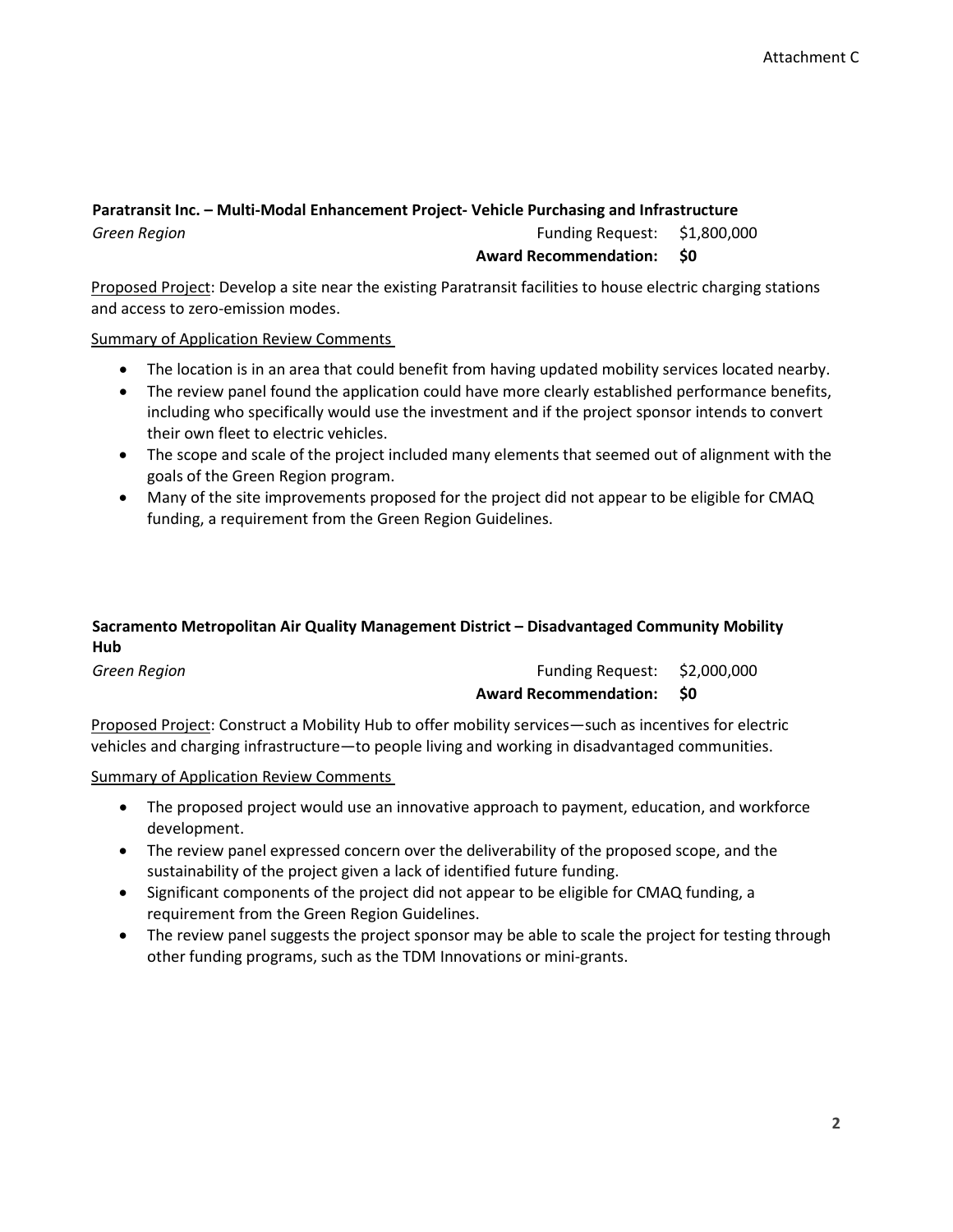#### **Sacramento Metropolitan Air Quality Management District – Electric Vehicle Carshare**

**Green Region Funding Request: \$7,731,000** 

#### **Award Recommendation: \$0**

Proposed Project: Expand electric car share, vanpool, and ride sharing opportunities throughout Sacramento county.

Summary of Application Review Comments

- The proposal made a performance case for how car share service would provide mobility options in areas with fewer transportation choices.
- The review panel expressed concern over the deliverability of both the full proposed scope and the various subcomponents, including ride sharing elements that seemed out of place with the overall approach to the project.
- The project proposal demonstrates performance benefits but also has substantial costs. While noting performance potential, the review panel found the project may have lower benefits relative to the requested funding amount.

## **Sacramento Metropolitan Air Quality Management District – Electric Vehicle Supply Equipment Public Charging**

**Green Region Funding Request: \$1,777,000 Award Recommendation: \$0**

Proposed Project: Purchase and install a series of DC Fast Chargers for electric vehicles in and around designated disadvantaged communities.

- The project would provide electric charging infrastructure in areas that traditionally have fewer mobility options.
- The project aligns with state goals for adoption of electric vehicles and the installation of electric vehicle charging infrastructure.
- The review panel noted existing charging programs in the same area as proposed by the project, and found the application could have provided more specificity for how the proposed investment would complement or leverage existing and planned charging infrastructure.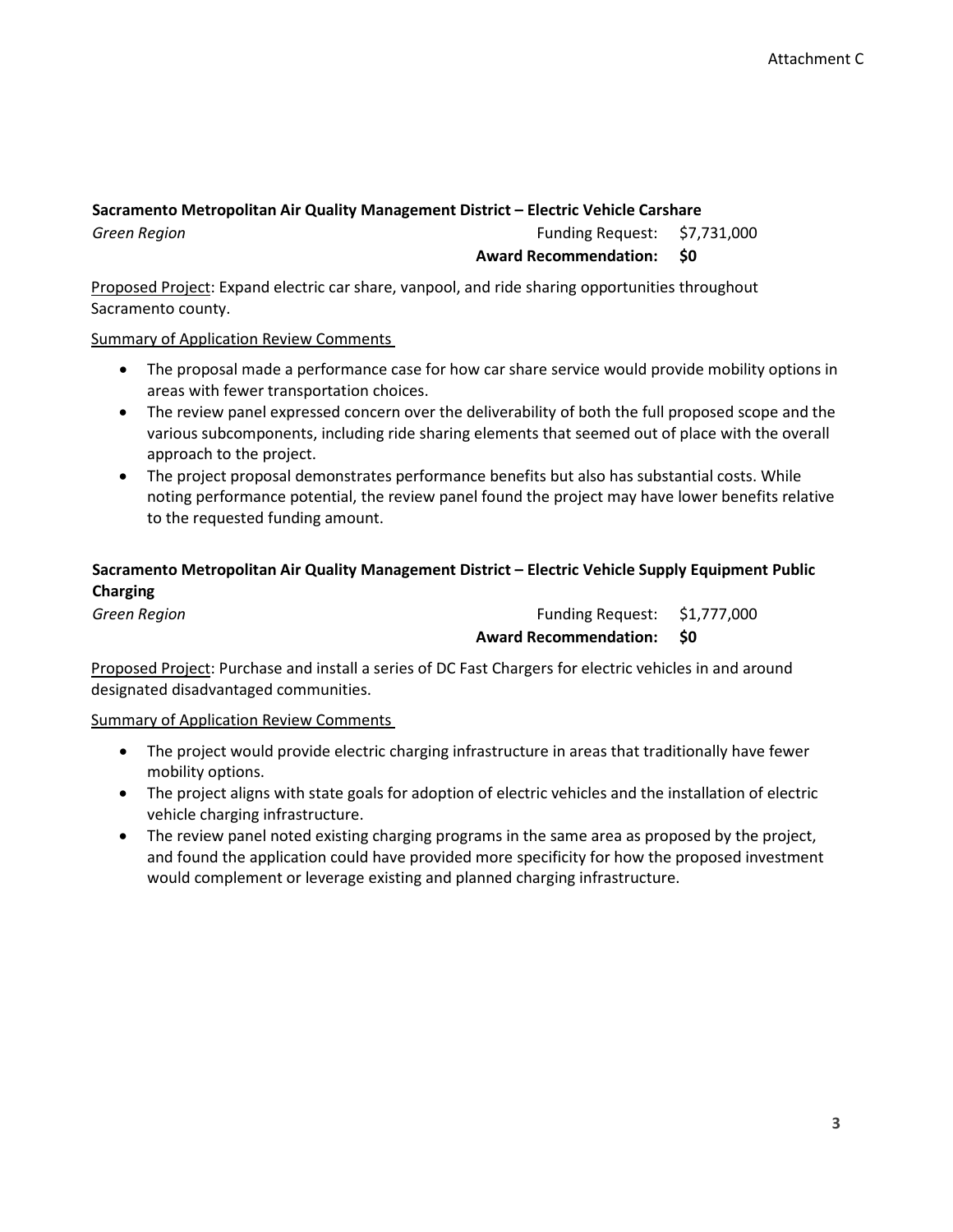# **Sacramento Metropolitan Air Quality Management District – Green Region SECAT Program Extension**

*Green Region* Funding Request: \$7,475,000 **Award Recommendation: \$3,844,000**

Proposed Project: Add funds to the Sacramento Emergency Clean Air Transportation (SECAT) program that replaces existing heavy-duty vehicles operating in the SACOG region with zero and near-zero emission onroad heavy-duty vehicles.

Summary of Application Review Comments

- SECAT is an existing regional program administered by the Sacramento Metropolitan Air Quality Management District. The review panel found the program has a proven track record of converting older heavy-duty vehicles to engines with lower emissions.
- The review panel found the updated SECAT guidelines' focus on zero and near-zero engine technologies in alignment with Green Region goals and stronger emissions reductions.
- The project would advance the introduction of zero emission vehicles, but did not demonstrate as full performance benefit impact on other Green Region goals. As such, the review panel recommended a partial award.
- SACOG staff recommends an award of \$3,844,000. Per its program guidelines, SECAT reviews and approves applications on a first-come, first-served basis according to the availability of funding and the criteria for each application period. SACOG staff recommends that for the first six months, the recommended funds be made available to eligible projects in the SACOG region located outside of Sacramento and Yolo counties, and that after those six months elapse the remaining funding be available to any eligible project sponsor in the six county region.

#### **Sacramento Metropolitan Air Quality Management District – Microtransit Electric Vehicle Program Green Region Funding Request: \$1,164,000 Award Recommendation: \$0**

Proposed Project: Operate a microtransit shuttle between civic uses in Sacramento and Yolo counties.

- Microtransit is a new form of mobility that offers a unique way of moving people in a shared manner, aiming to help reduce overall vehicle trips and miles of travel.
- The project would provide an opportunity for the agencies involved to move employees and clients between two civic destinations.
- The review panel discussed the difficulty of finding a zero-emission vehicle in line with what is currently used for microtransit services.
- The limited scope and range of the project did not seem to align as strongly with the Green Region goals compared to projects recommended for funding.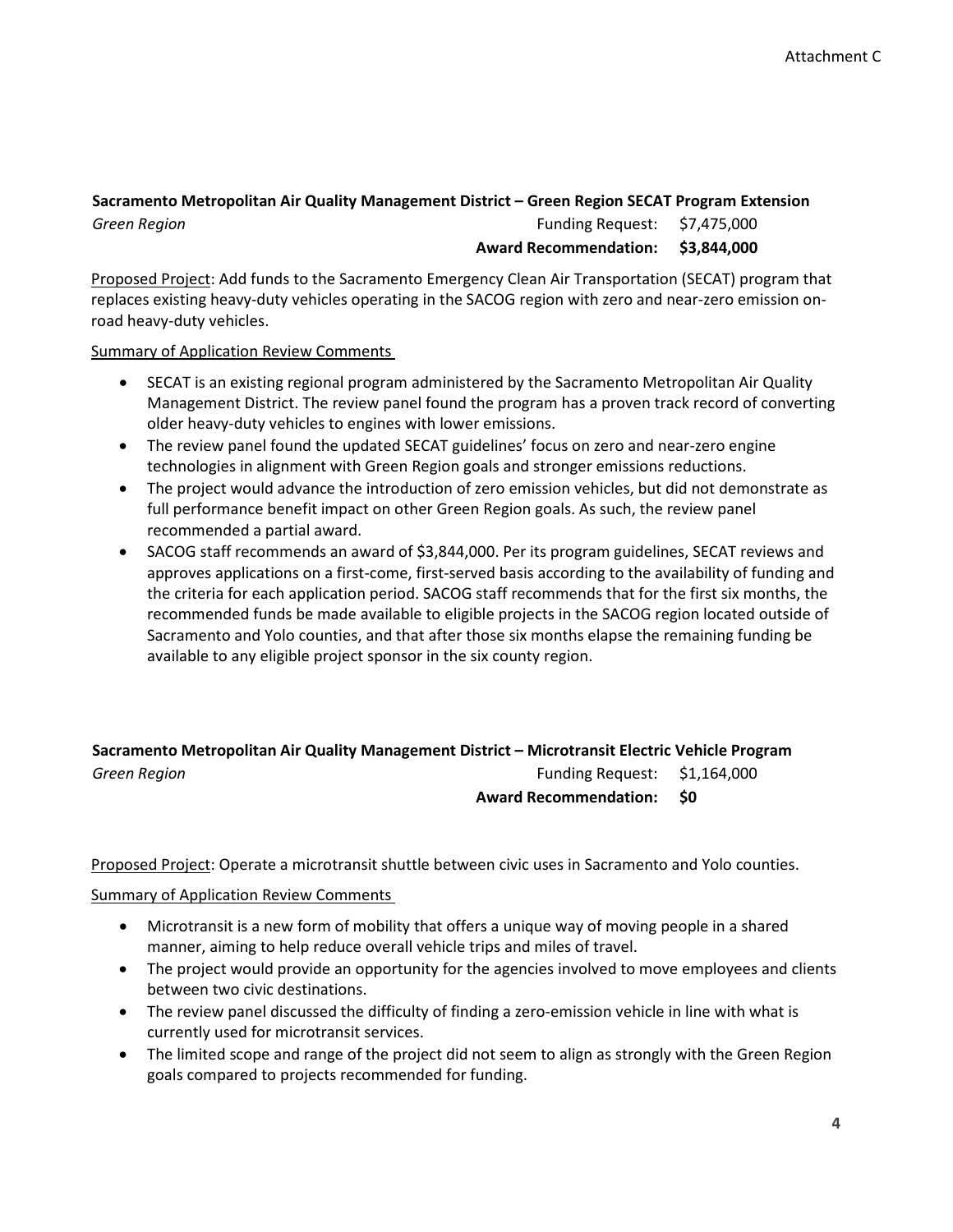#### **Sacramento Municipal Utility District – Powerhouse Science Center DC Fast Charger**

**Green Region Funding Request:** \$250,000 **Award Recommendation: \$0**

Proposed Project: Purchase and install two DC Fast Charging stations at the Sacramento Powerhouse Science Center.

#### Summary of Application Review Comments

- The project would install a DC Fast Charger near a major transportation corridor in the region and provide a learning opportunity for visitors to the science center.
- The project sponsor has significant expertise installing charging stations, and would be wellequipped to respond to any implementation challenges. The project sponsor has an existing relationship with the host location, removing a major barrier to the installation of electric vehicle charging infrastructure.
- The review panel felt the project location demonstrated less performance potential compared to other high-profile charging locations that would be more frequently traveled to by community members.

#### **Sacramento Regional Transit District – Zero Emission Bus Service to the Sacramento International Airport**

|              | <b>Award Recommendation:</b> | \$2,249,000 |
|--------------|------------------------------|-------------|
| Green Region | <b>Funding Request:</b>      |             |

Proposed Project: Purchase ten electric buses for a transit service between downtown Sacramento and the Sacramento International Airport, operating every 15 minutes during peak times and every 30 minutes off peak.

- The project would showcase the region's support of clean transportation technology and commitment to innovation for visitors to the Sacramento region and residents alike.
- A new service between downtown Sacramento and the Sacramento International Airport has the potential to reduce vehicle trips and vehicle miles travelled, as existing transit options to the airport are limited.
- The application did not provide coverage for how the project would integrate with the existing hourly service to the airport or how the two services build upon each other. Likewise, the application lacked specifics on route, stops, and a plan for long-term operations. This made it more difficult for the review to assess to what extent the service would support the Green Region program goals.
- As such, SACOG staff recommends a partial award of \$2,249,000 to go toward completion of the proposed project. Funding is recommended contingent on the sponsor providing more specifics on the new service than were in the application, including a timeline for service start-up; clear roles and levels of commitment; and performance standards and timeframes for performance evaluation.